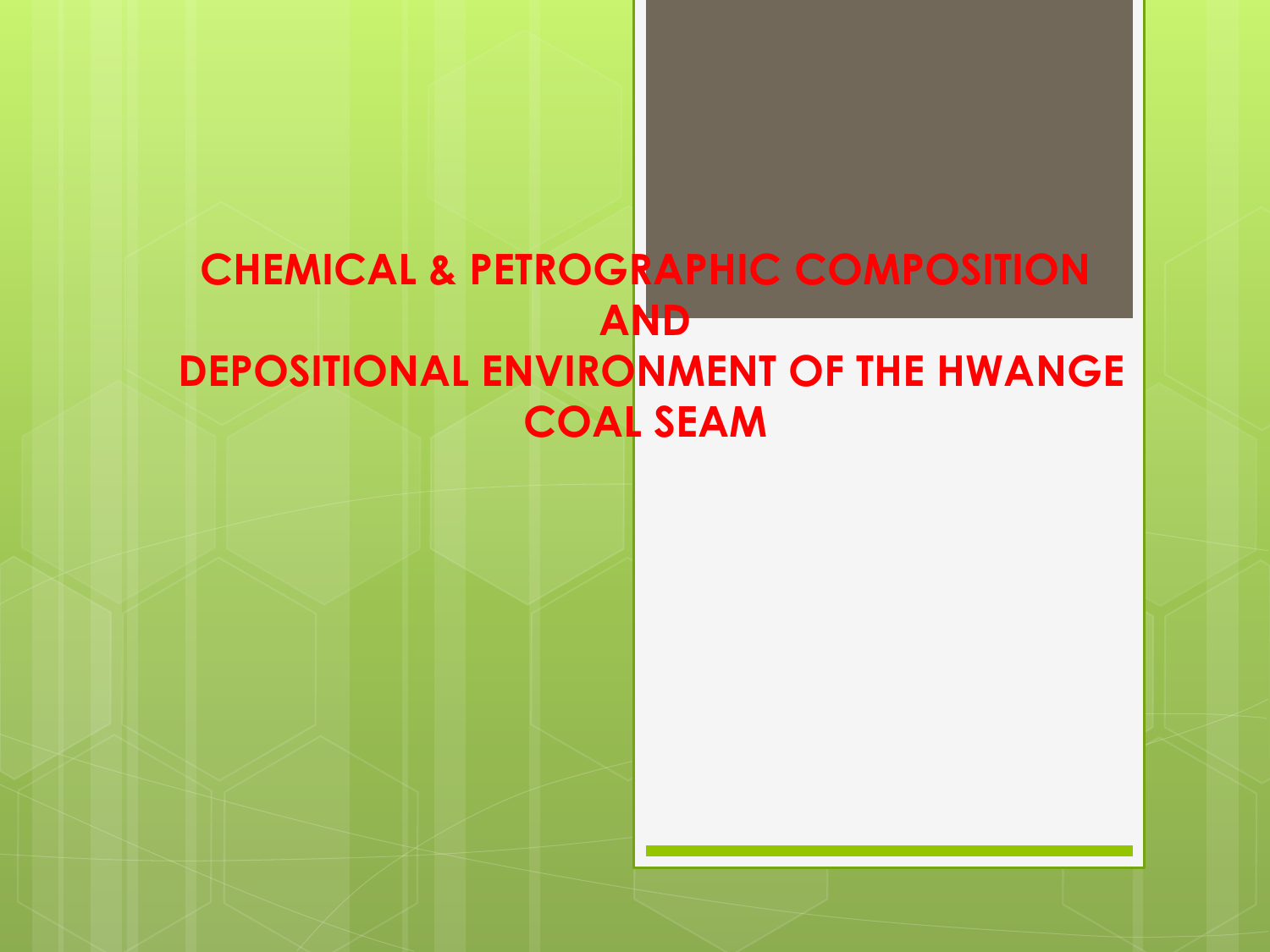# OUTLINE

- **o** Coal and the Zimbabwean economy in general
- Coal basics: General
- **o** Coal Composition: Chemical and Petrographic)
- **o** Hwange Coal: chemical and petrolographic composition and distribution
- **o** Suggested depositional environment of the Hwange Main Seam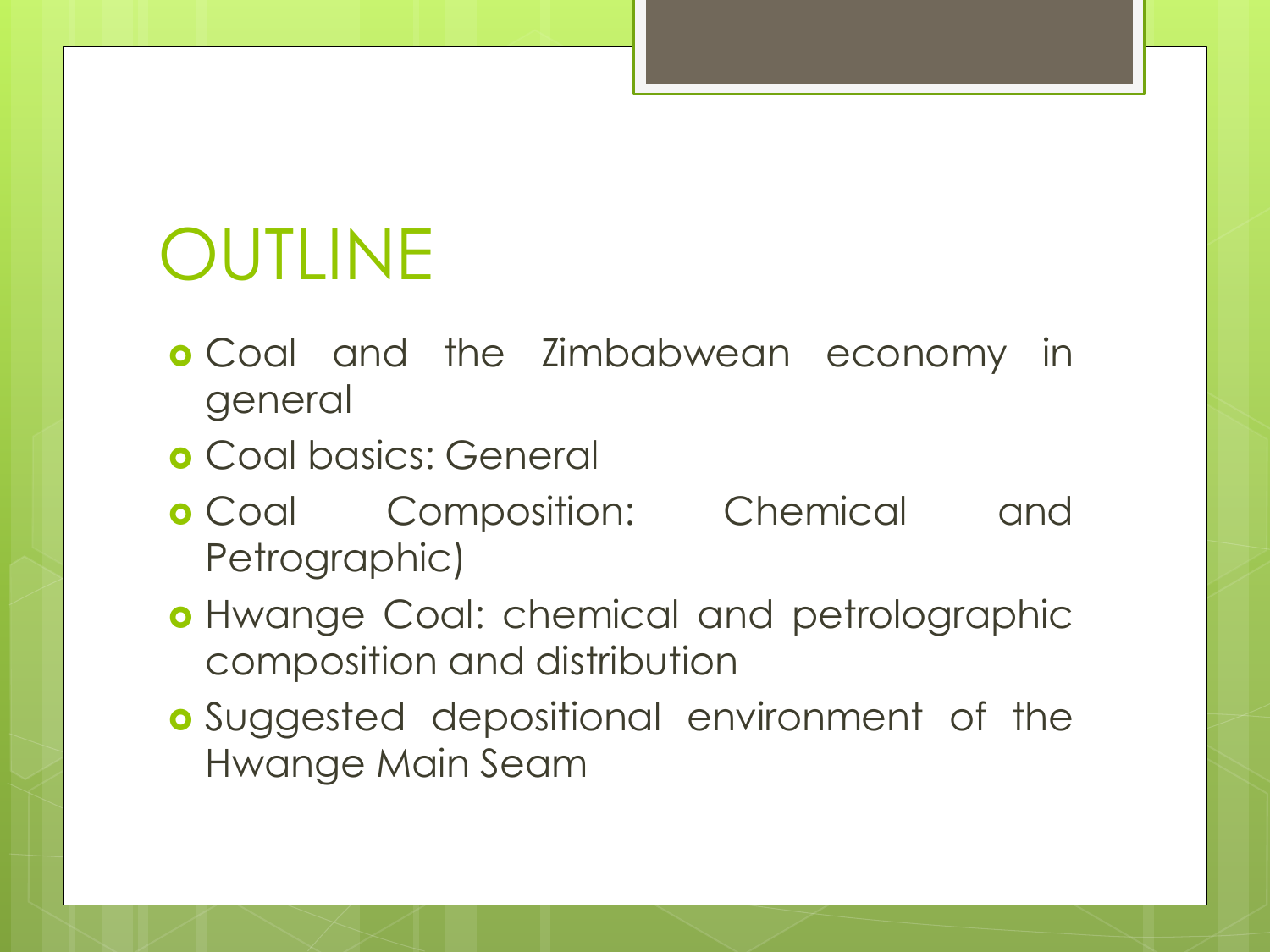# OUTLINE (Cont)

**o** Conclusion.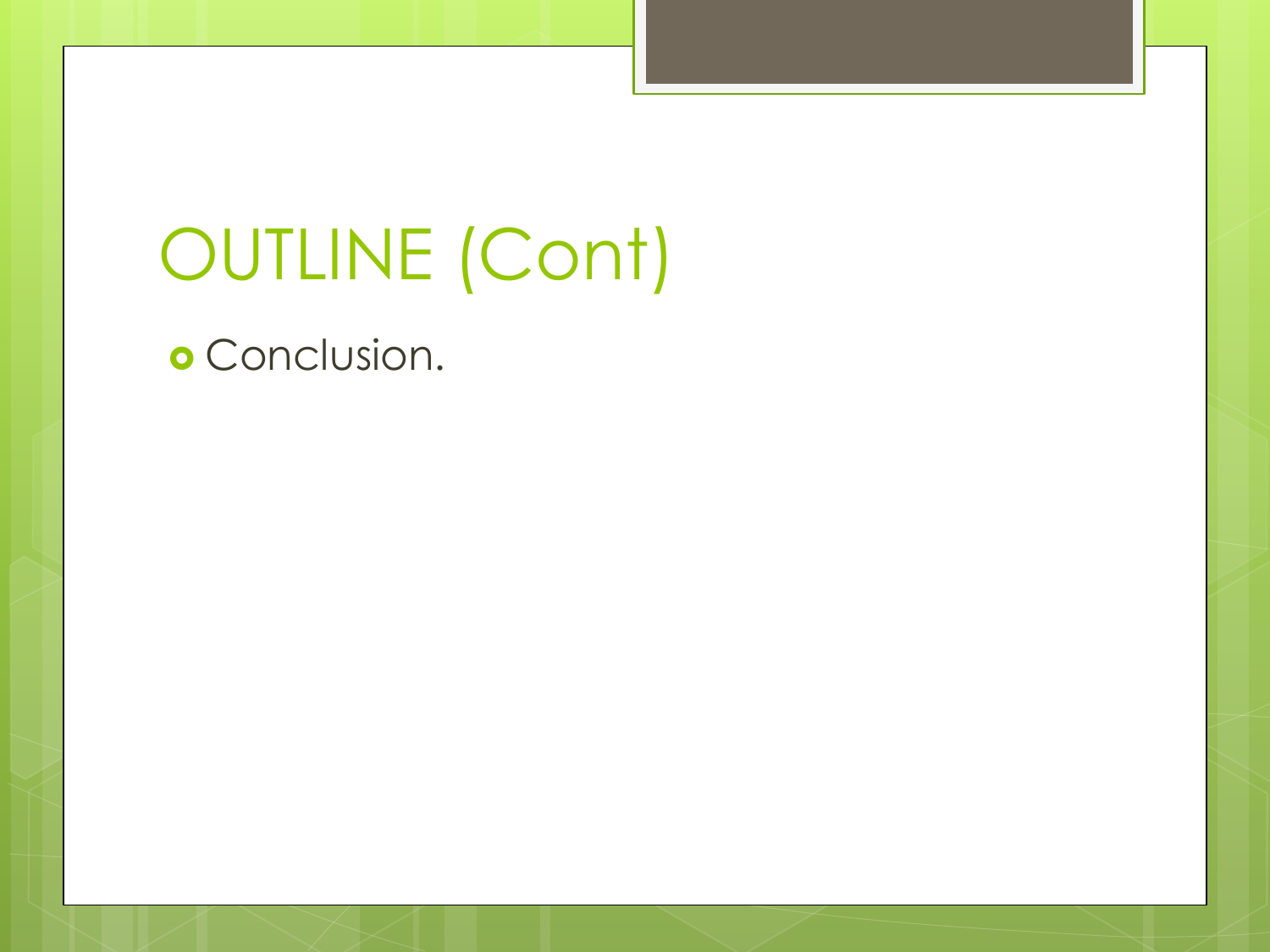### **COAL AND ZIMBABWE'S ECONOMY**

- **o** Coal has been one of the mainstays of economic development in Zimbabwe for some 118 years with the first load of coal leaving the No.1 Shaft at Hwange Colliery.
- **o** Prior to that Zimbabwe coal requirements came from Wales, in the UK.
- **o** The fossil fuel now plays a vital role in almost all major sectors of the economy and social life in Zimbabwe.
- **o** Coal has become to Zimbabwe what oil is the Middle East countries.
- **o** Talking of coal is synonymous with talking of the Hwange Coal Seam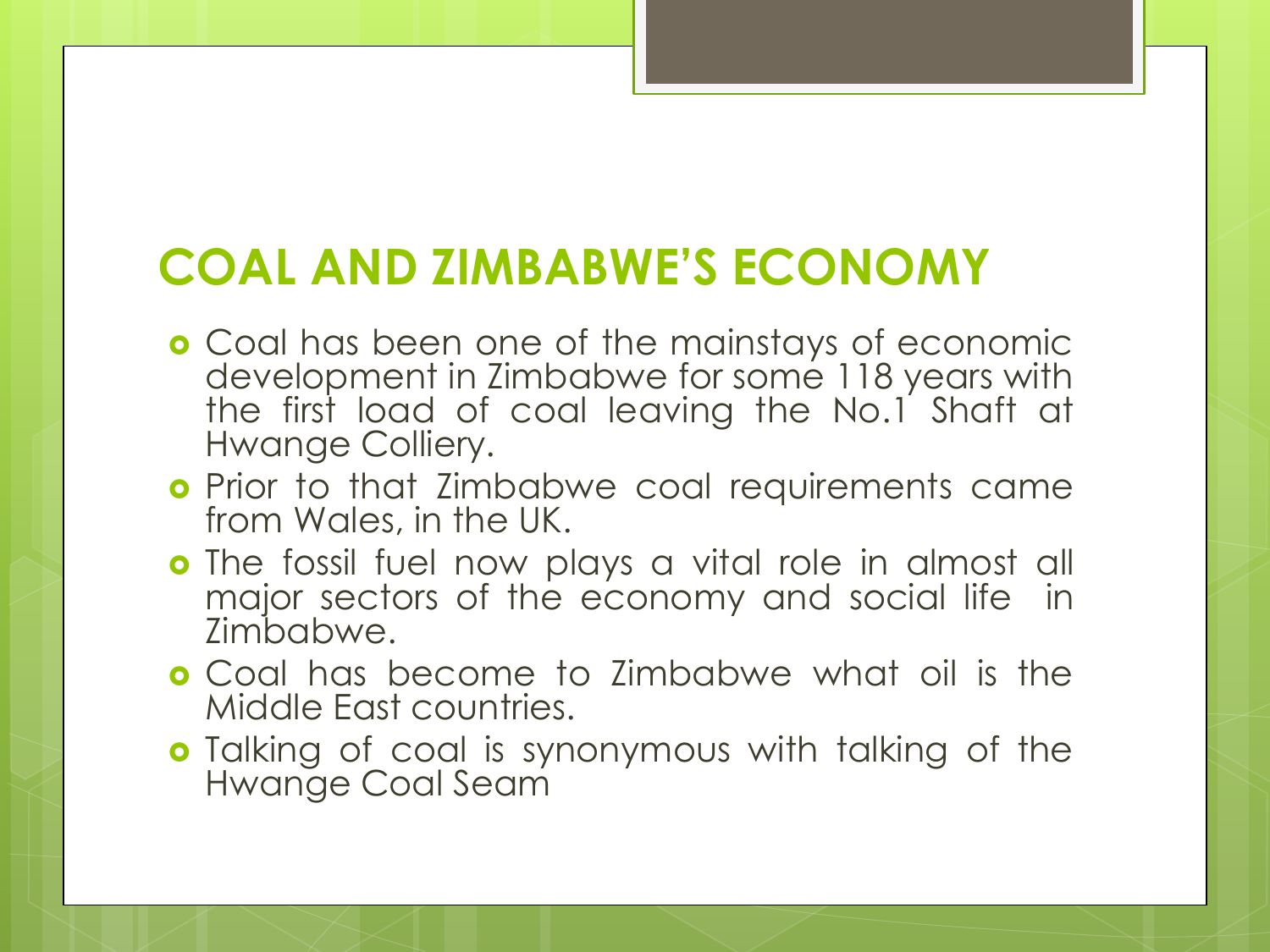### **COAL AND ZIMBABWE'S ECONOMY (Cont)**

**o** Endowed with abundant coal resources, some of which are of high quality, Zimbabwe, a developing country, was in 2017 reported to be one of the world's top 22 countries with heavy dependence on coal (graph opposite) for their energy needs (IEA Statistics, 2017).

% Coal' dependecy on electricity mix (2017)

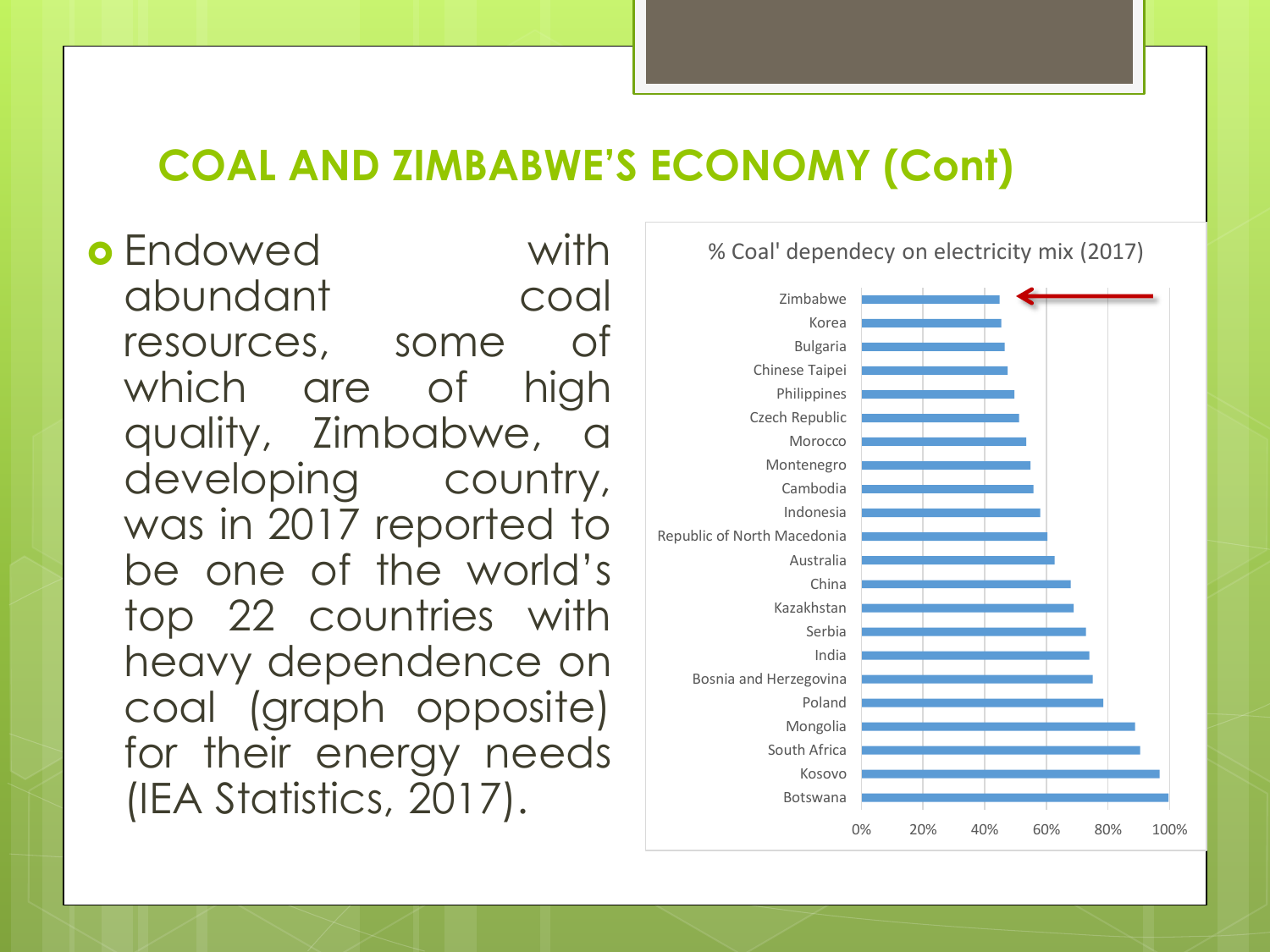## **COAL BASICS: GENERAL**

- o This "black stone that burns" is probably the most complex and heterogeneous naturally occurring substance that Mother Nature ever brought forth, then decided to bury in its belly.
- o It is not as monotonously black as the "unconverted" view it.
- olt is an amazing source of the most valuable necessities of our lives.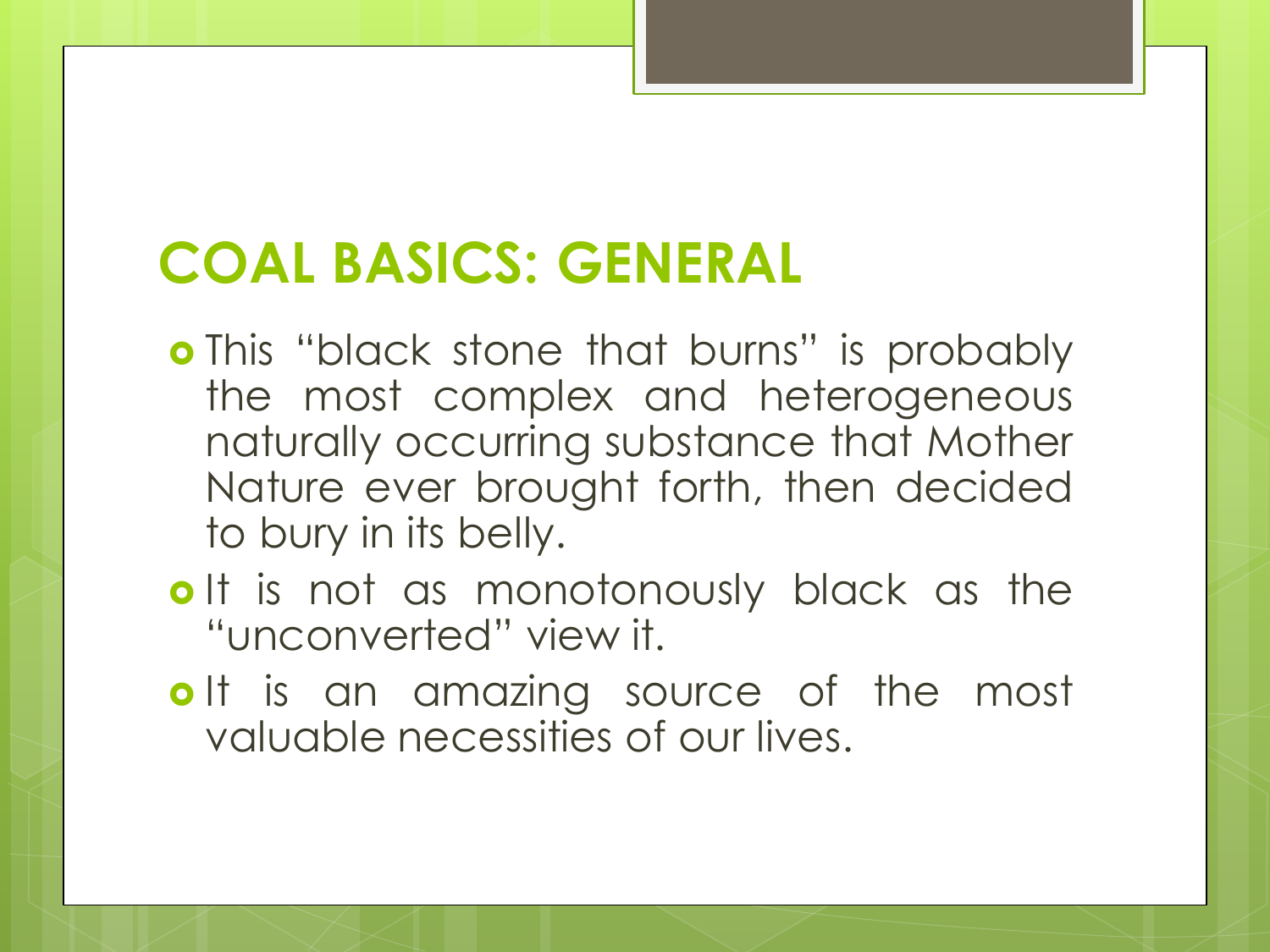# **COAL BASICS:COMPOSITION**

**o** Petrographic composition **o** Chemical composition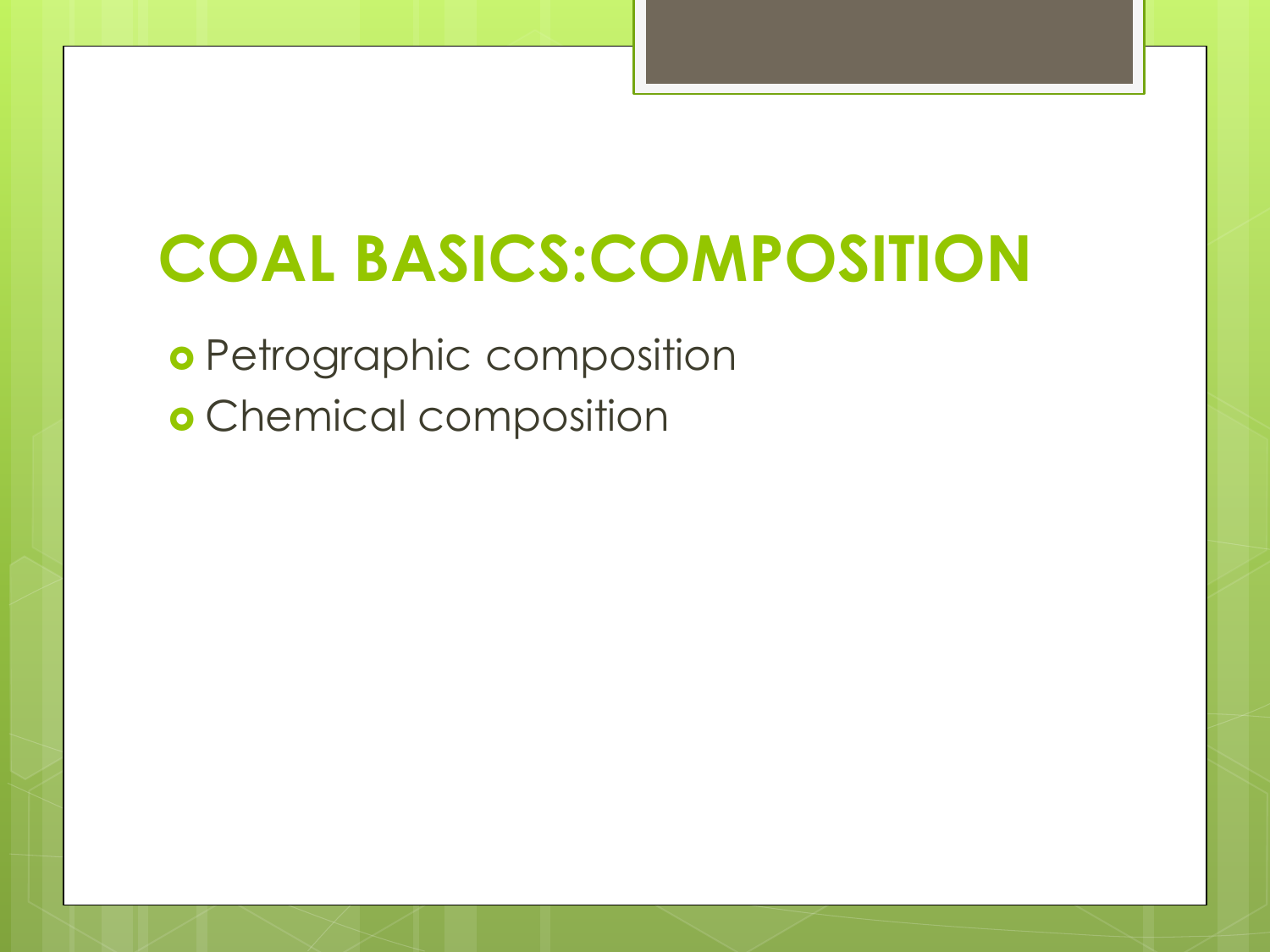## B) **PETROGRAPHIC COMPOSITION**

- **o** Organic Component (coal building blocks);
	- $\triangleright$  Reactives vitrinites and lipnites
	- $\triangleright$  Non reactive inertinites
- **o** Inorganic (minerals such as sulphides, silicates, carbonates, etc.)
- **o** The composition of organics determines the **type** of coal:
	- $\triangleright$  Vitrinic
	- $\triangleright$  Fusic
- While the inorganics determine the **grade** of coal.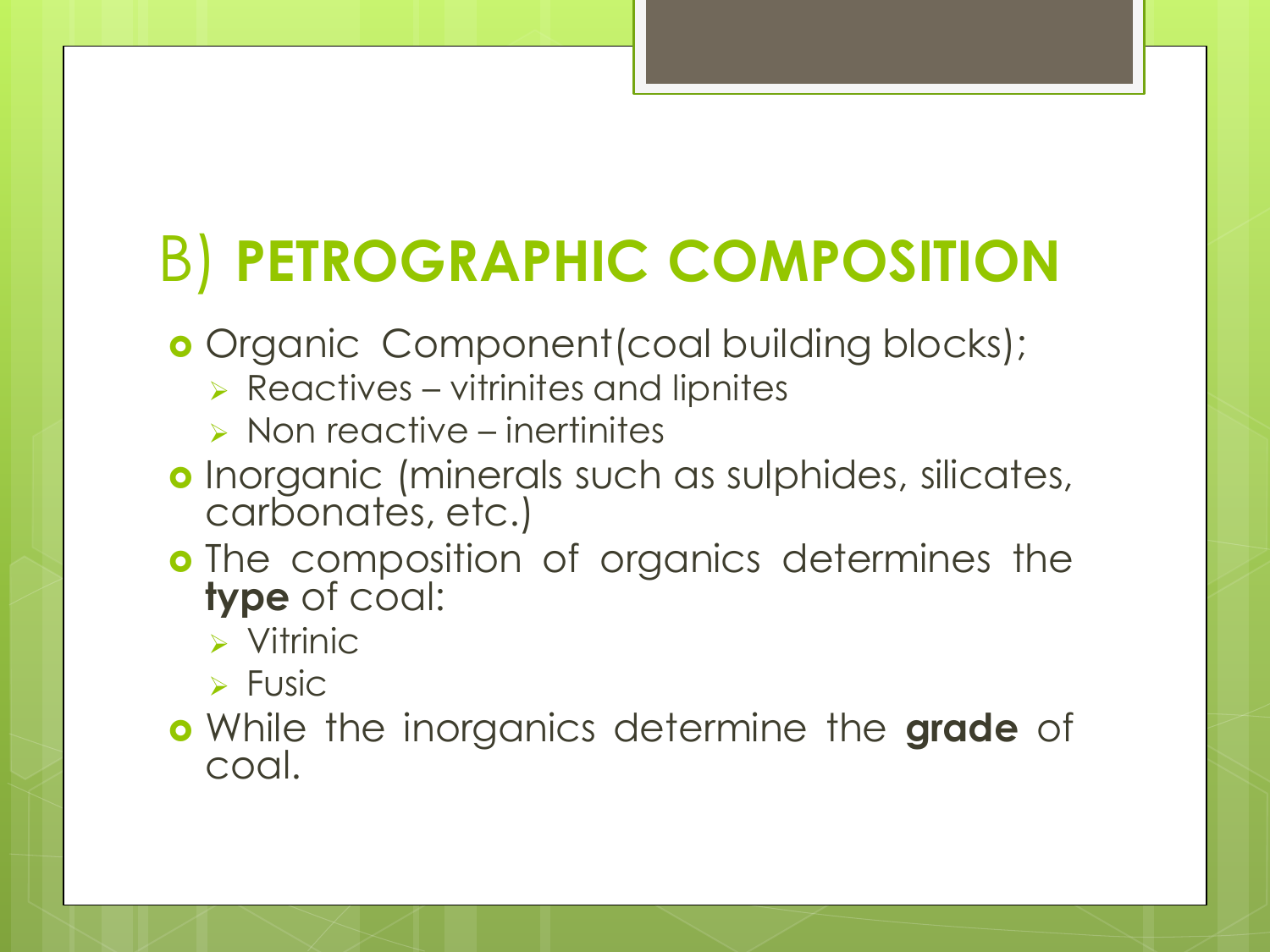### **CHEMICAL STRUCTURE OF MACERALS**

- Vitrinite: **High oxygen** content with oxygen levels steadily decreasing with increase in rank (prone spontaneous combustion).
- Inertinite: **high carbon** and **low oxygen, hydrogen and volatile matter** content (not readily oxidized/ignited)
- Liptinite: **More hydrogen-rich** than any of the other groups (oxidizes more rapidly than vitrinite and inertinite).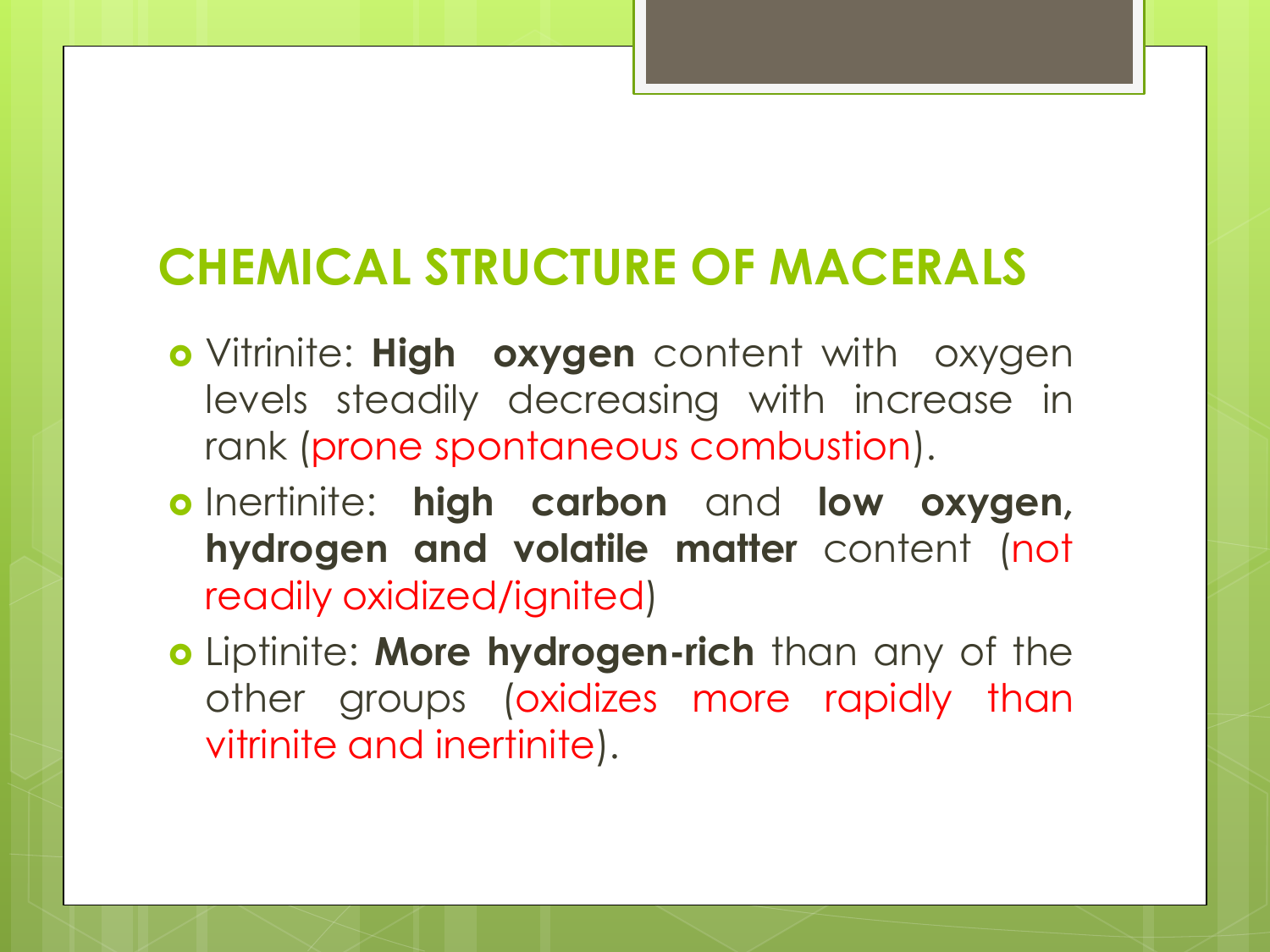### **FORMATION OF MACERAL GROUPS**

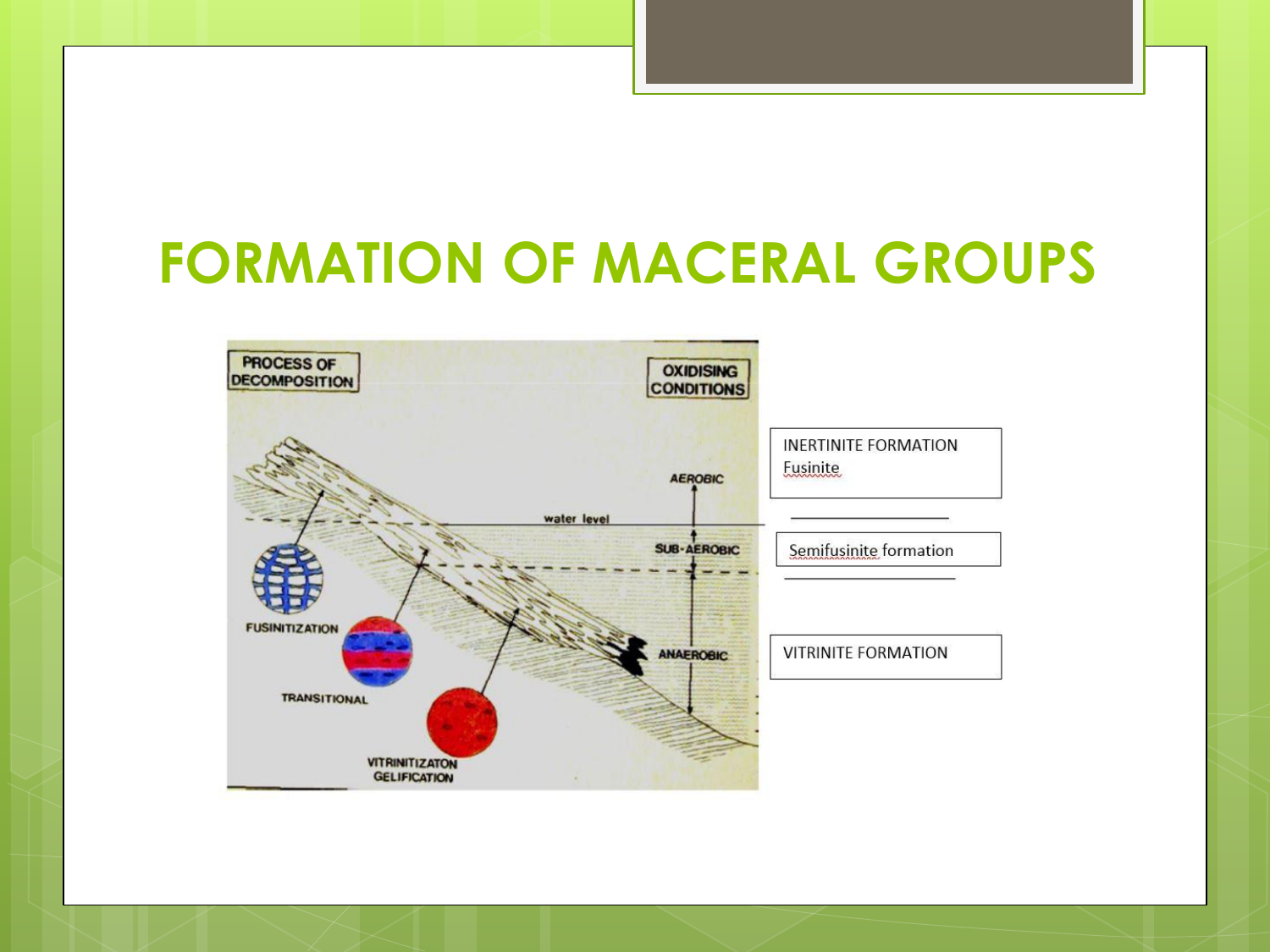## B) **CHEMICAL COMPOSITION**

- **Q** Proximate analysis (meaning "first")
- o Inherent moisture:
- Water that remains within pores and fissures of coal after surface moisture has been removed
- Ash:
- Residue that remains after complete combustion of a coal;
- Made up of oxides of iron, aluminium, titanium magnesium, calcium and silicates; and
- $\checkmark$  Is an important indicator of coal quality.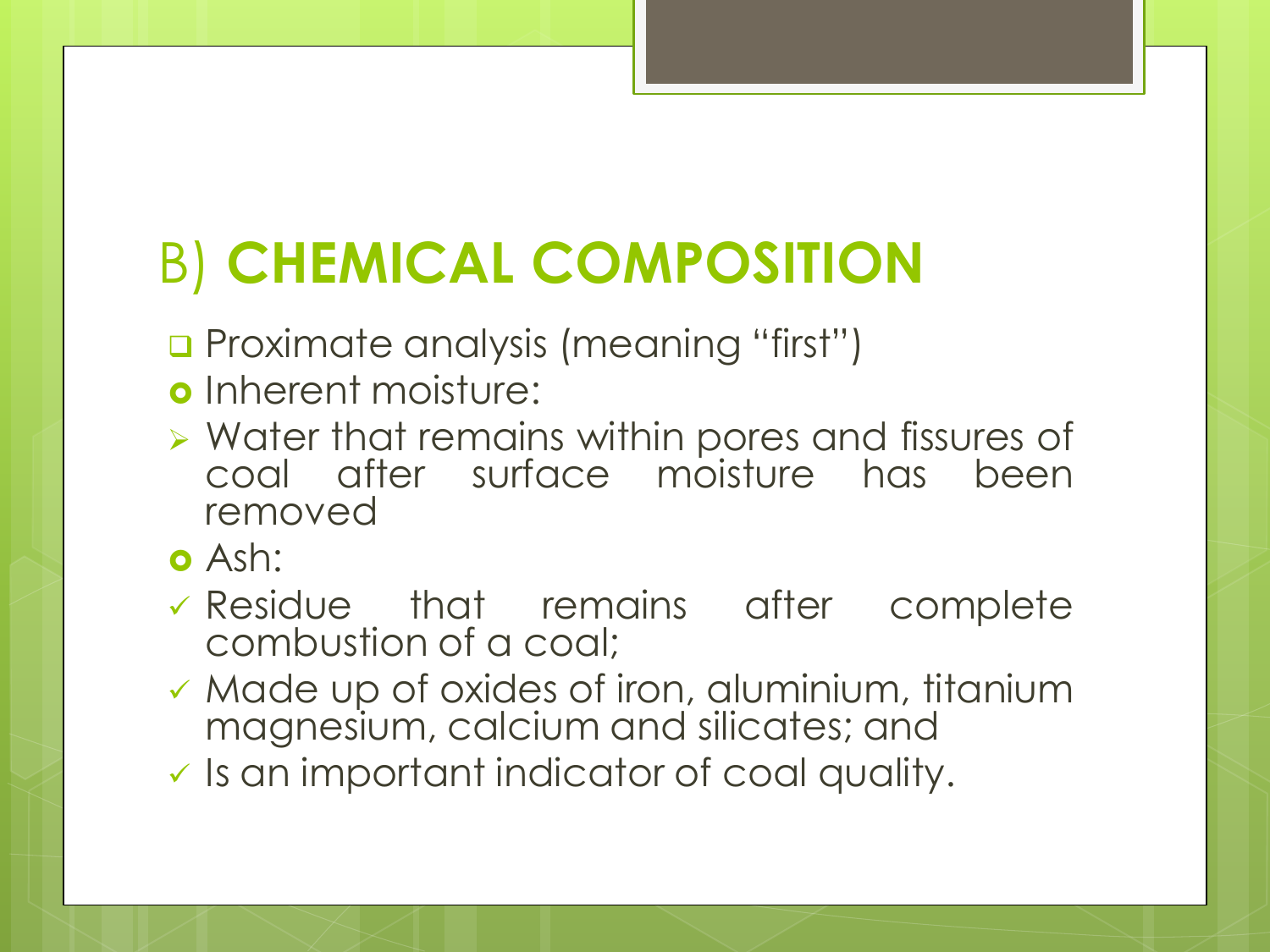### B) **CHEMICAL COMPOSITION (Cont**)

- Volatile Matter :
- Comes from organic and inorganic sources
- **Include gases such as methane, carbon** dioxide, carbon monoxide and hydrogen sulphides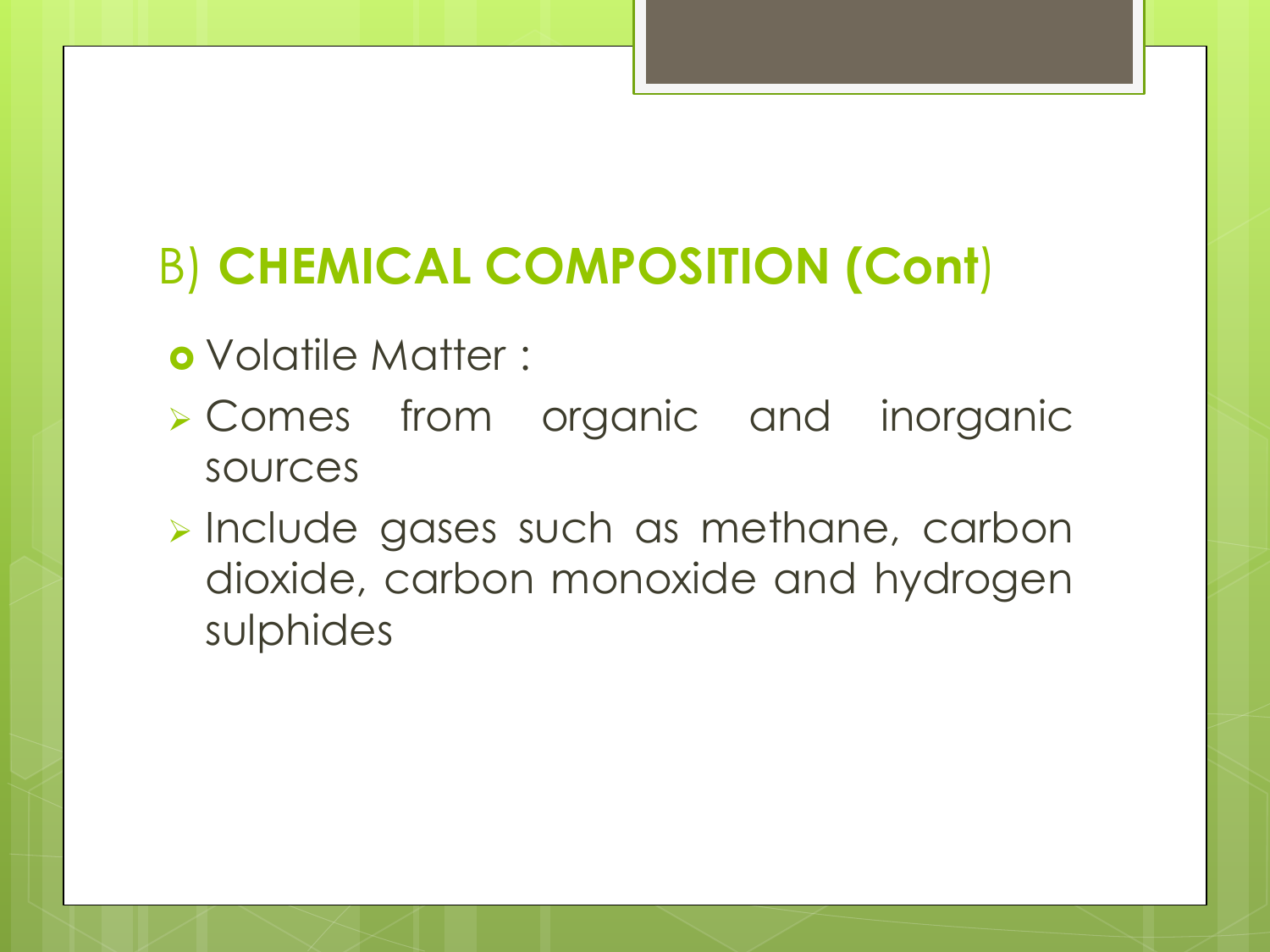# B) **CHEMICAL COMPOSITION (Cont)**

#### **<u>u</u>** Ultimate Analysis:

- This divides the coal into its ultimate chemical components
- These include elementary carbon, hydrogen, oxygen, nitrogen and sulphur
- **Q** Calorific Value
- Indicates the heat value per quantity of coal (BTU, MJ/kg, Kilocalories per kg)
- Indicator of the content of combustible elements – carbon and hydrogen.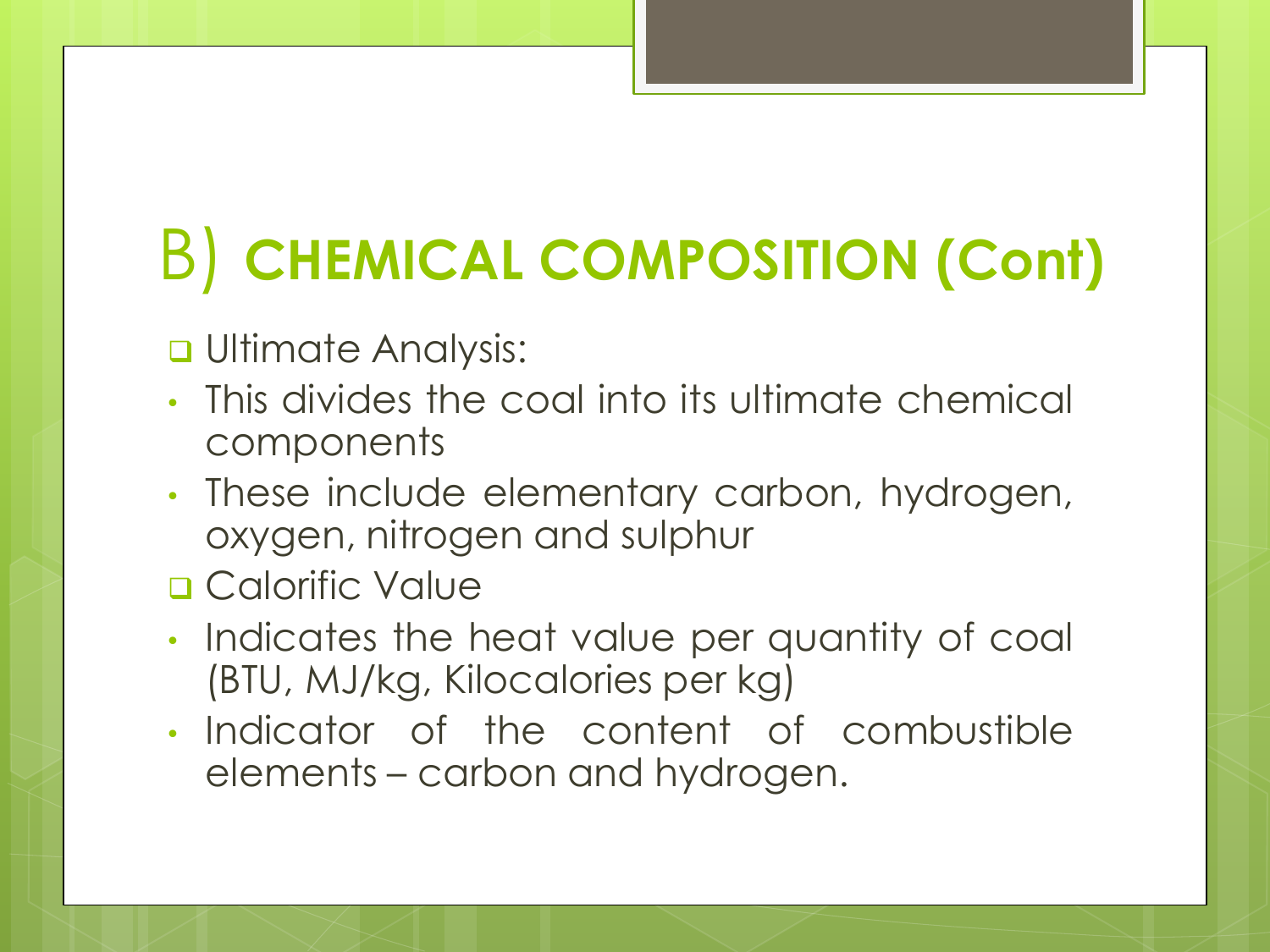## **THE HWANGE STRATIGRAPHY**

### **o** Coal is Permian in age;

- olt was deposited on sandstone called the Lower Hwange Sandstone Formation; and
- **o** Overlain in turn by the Upper Hwange Sandstone Formation.

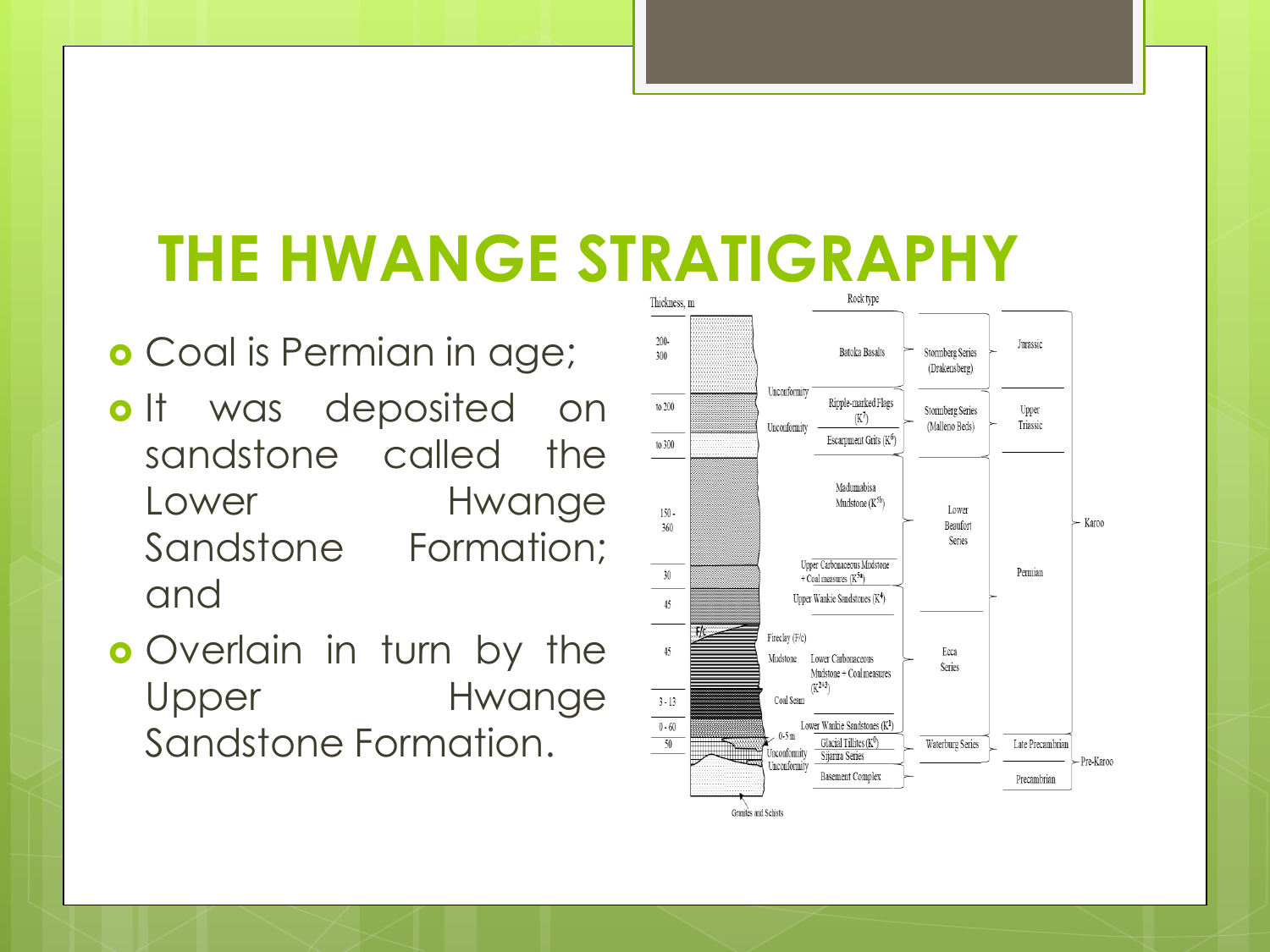## **PROXIMATE ANALYSIS OC &UG**

| <b>Sample Code</b><br>(m) | Moisture (%) | Ash content (%)<br>a.d | Volatile matter (%) | Fixed Carbon (%) |
|---------------------------|--------------|------------------------|---------------------|------------------|
| Chaba 7-8m                | 1.86         | 11.93                  | 20.99               | 65.22            |
| Chaba 6-7m                | 1.81         | 12.88                  | 20.14               | 65.17            |
| Chaba 5-6m                | 1.82         | 12.35                  | 19.46               | 66.37            |
| Chaba 4-5m                | 1.74         | 13.4                   | 18.15               | 66.71            |
| Chaba 3-4m                | 1.57         | 8.55                   | 19.78               | 70.10            |
| Chaba 2-4m                | 1.42         | 6.04                   | 24.16               | 68.38            |
| Chaba 1-2m                | 1.43         | 8.64                   | 23.81               | 66.13            |
| Chaba 0-1m                | 1.20         | 5.54                   | 28.84               | 64.42            |

| <b>Sample Code</b> | Sample Interval | <b>Moisture</b><br>(%) | Ash (%) | Volatile (%) | Fixed Carbon(%) |
|--------------------|-----------------|------------------------|---------|--------------|-----------------|
| 1553               | $330 - 360$ cm  | 0.4                    | 15      | 20.2         | 64.4            |
| 1552               | $300 - 330$ cm  | 1                      | 11.1    | 20.7         | 67.2            |
| 1551               | $270 - 300$ cm  | 0.5                    | 10.9    | 23           | 65.6            |
| 1550               | 240-270cm       | 0.4                    | 10.7    | 21.8         | 67.1            |
| 1549               | $210 - 240$ cm  | 0.5                    | 12.2    | 27.3         | 60              |
| 1548               | 180-210cm       | 0.8                    | 8.7     | 25.5         | 65              |
| 1547               | $150 - 180$ cm  | 0.6                    | 7.4     | 27.2         | 64.8            |
| 1546               | 120 - 150cm     | 1.1                    | 7.9     | 23.5         | 67.5            |
| 1545               | $90 - 120$ cm   | 0.8                    | 12.1    | 24.2         | 62.9            |
| 1544               | $60 - 90$ cm    | 0.6                    | 9.3     | 27.4         | 62.7            |
| 1543               | $30 - 60$ cm    | 0.9                    | 7.4     | 27.6         | 64.1            |
| 1542               | $0 - 30$ cm     | 0.2                    | 8.9     | 29.3         | 61.6            |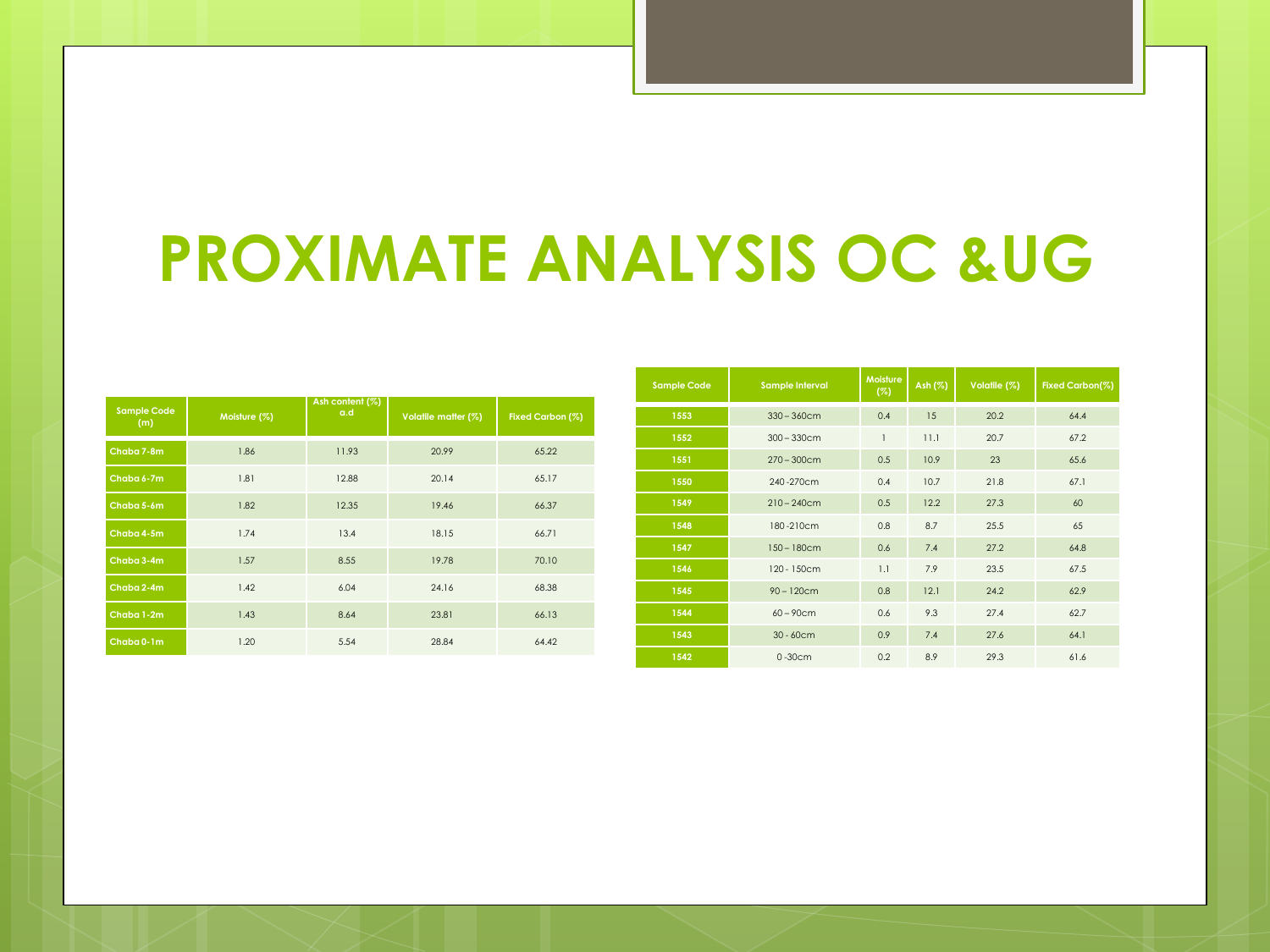## **HWANGE MAIN SEAM MODELLING**

- **o** This is referred to as the coal compositing procedure.
- Uses ash and volatile matter moving means.
- Cut-off values for coking coal are maximum ash of15% and minimum volatile matter of 23.5%

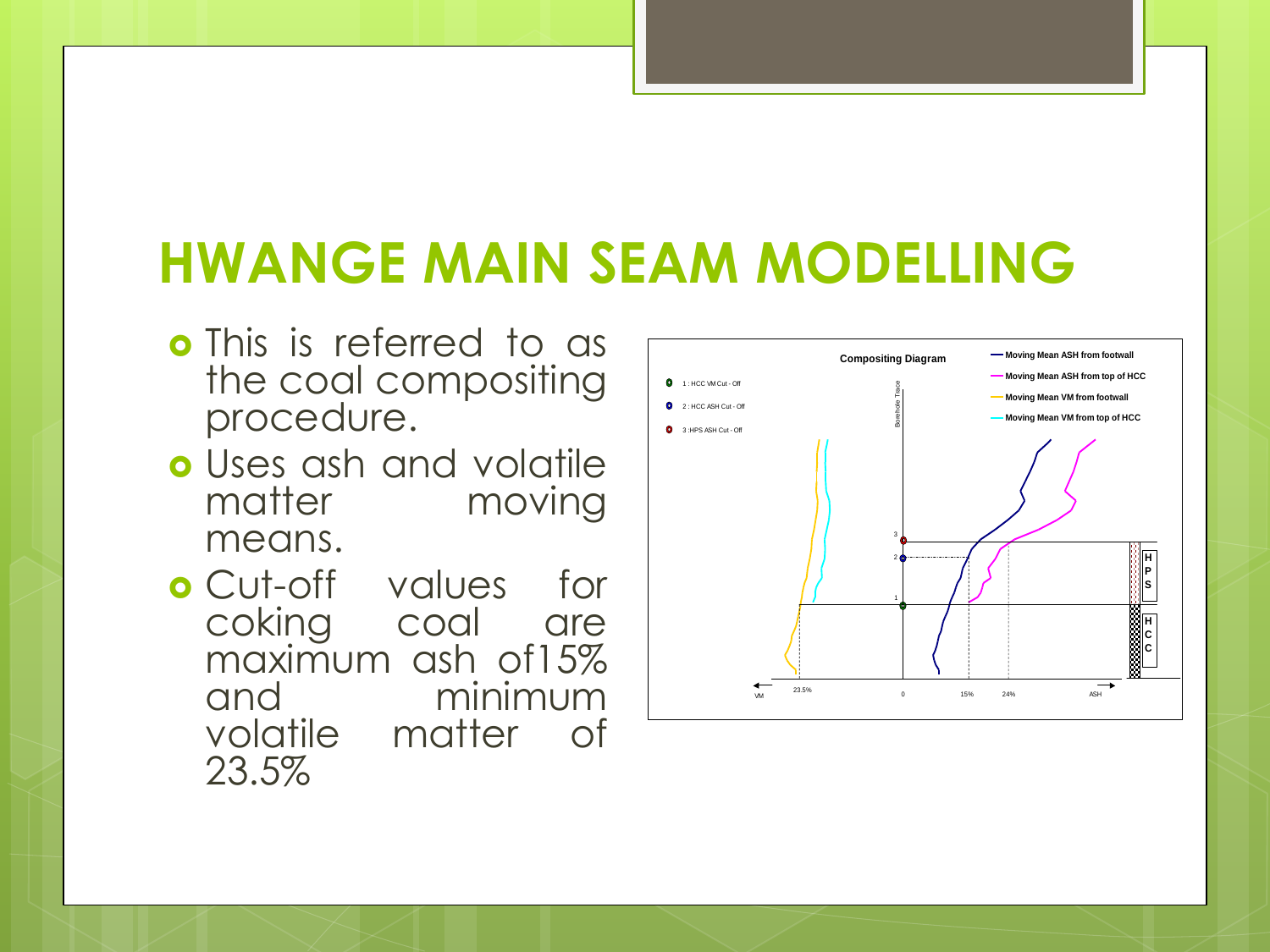### **THE GEOLOGICAL SEAM MODEL**

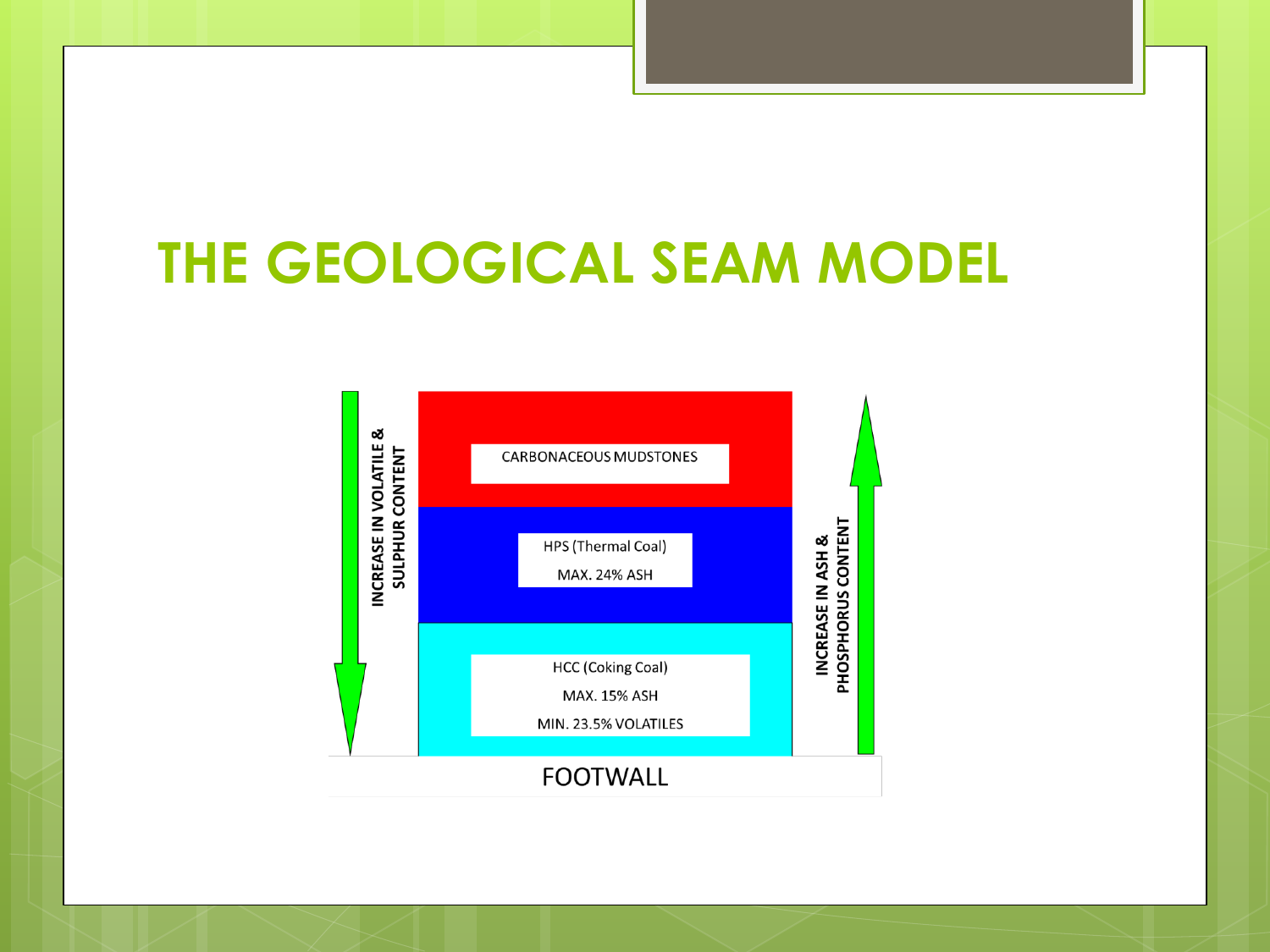#### **GRAPHIC PRESENTATION OF HWANGE SUBSEAM DEVELOPMNT**



- **o** Opposite is a graphic presentation of Hwange Coalfield sub-seam development based on ash values (BH1067); and
- **o** Three sub-seams evident marked by cumulative ash values of 15, 20m and 30%.
- o "Jumps" in ash values related to prevailing environmental changes.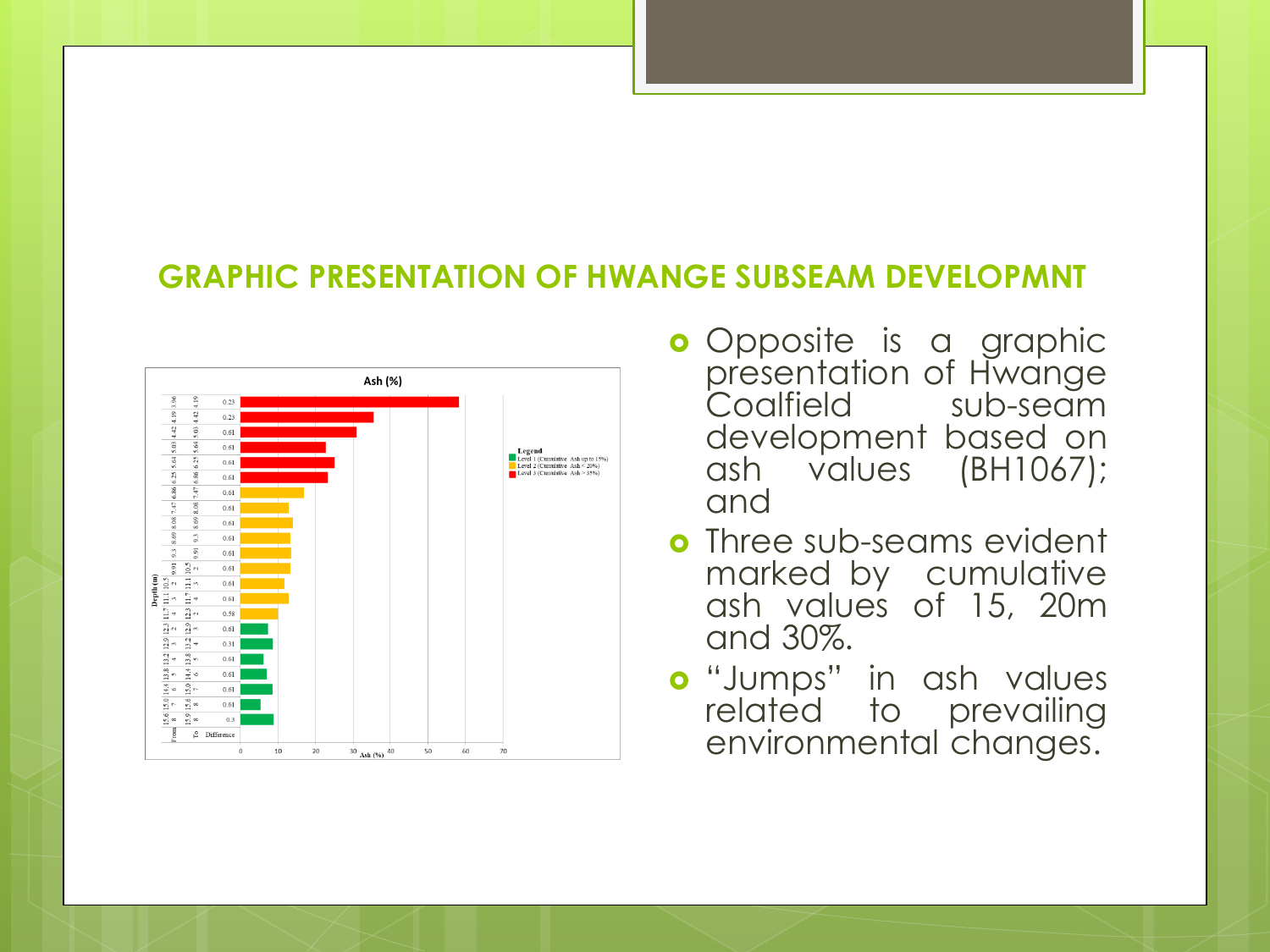#### **THICKNESS CONTOURS FOR THERMAL AND COKING COALS**



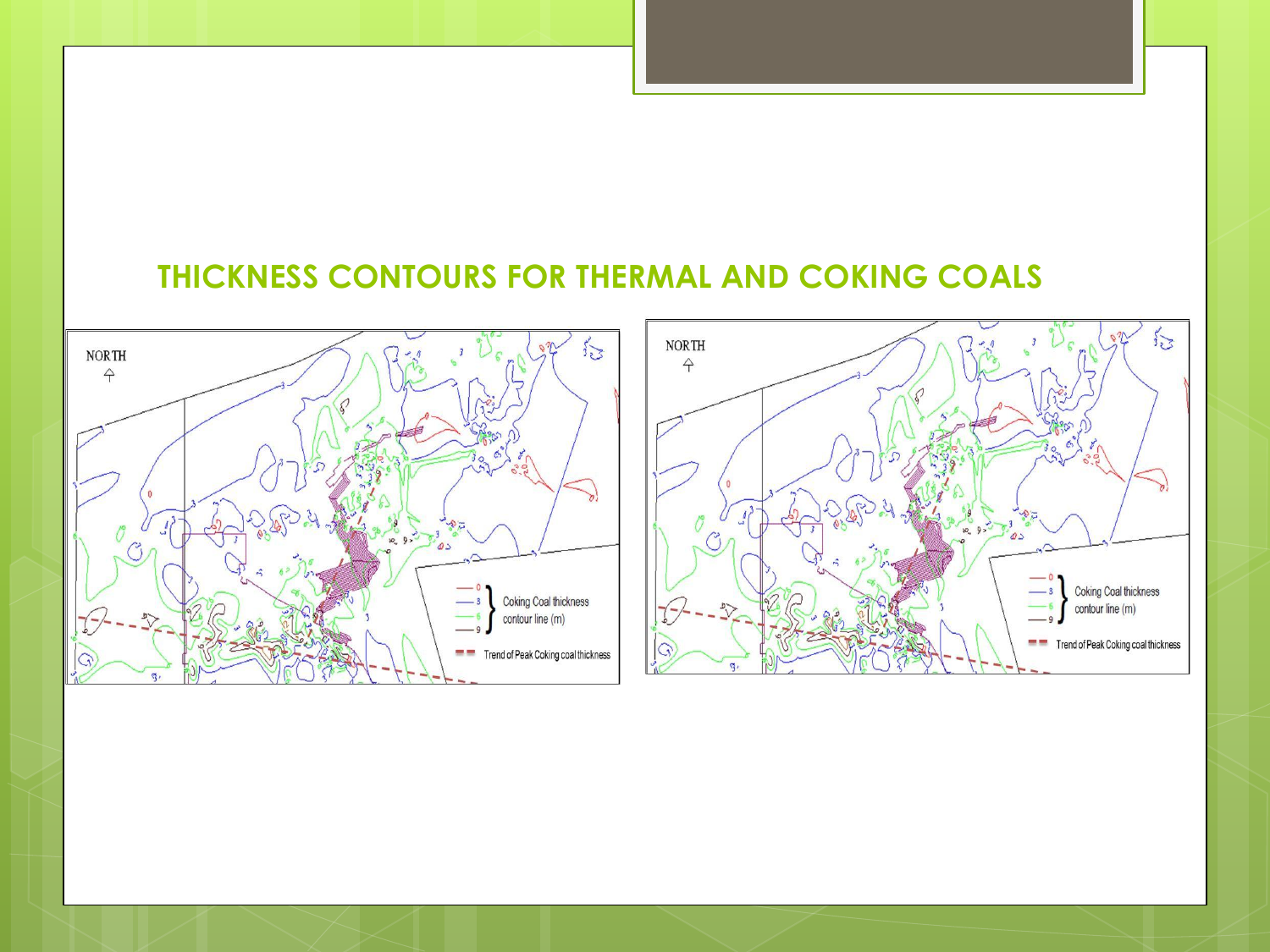### **SUMMARY OF PROXIMATE ANALYSIS**

- **o** The basal layer of  $+$  5m is low ash and high volatile matter coal (good quality coal);
- **o** This is overlain by or grades into a relatively high ash +- 6m thick coal with low volatile matter contents used as thermal coal; and
- o The remainder of the geological seam is too high in ash content for current markets (ZPC) and is current discarded as waste
- **o** There are no recognisable parting within the seam, save some jumps in ash content presumably due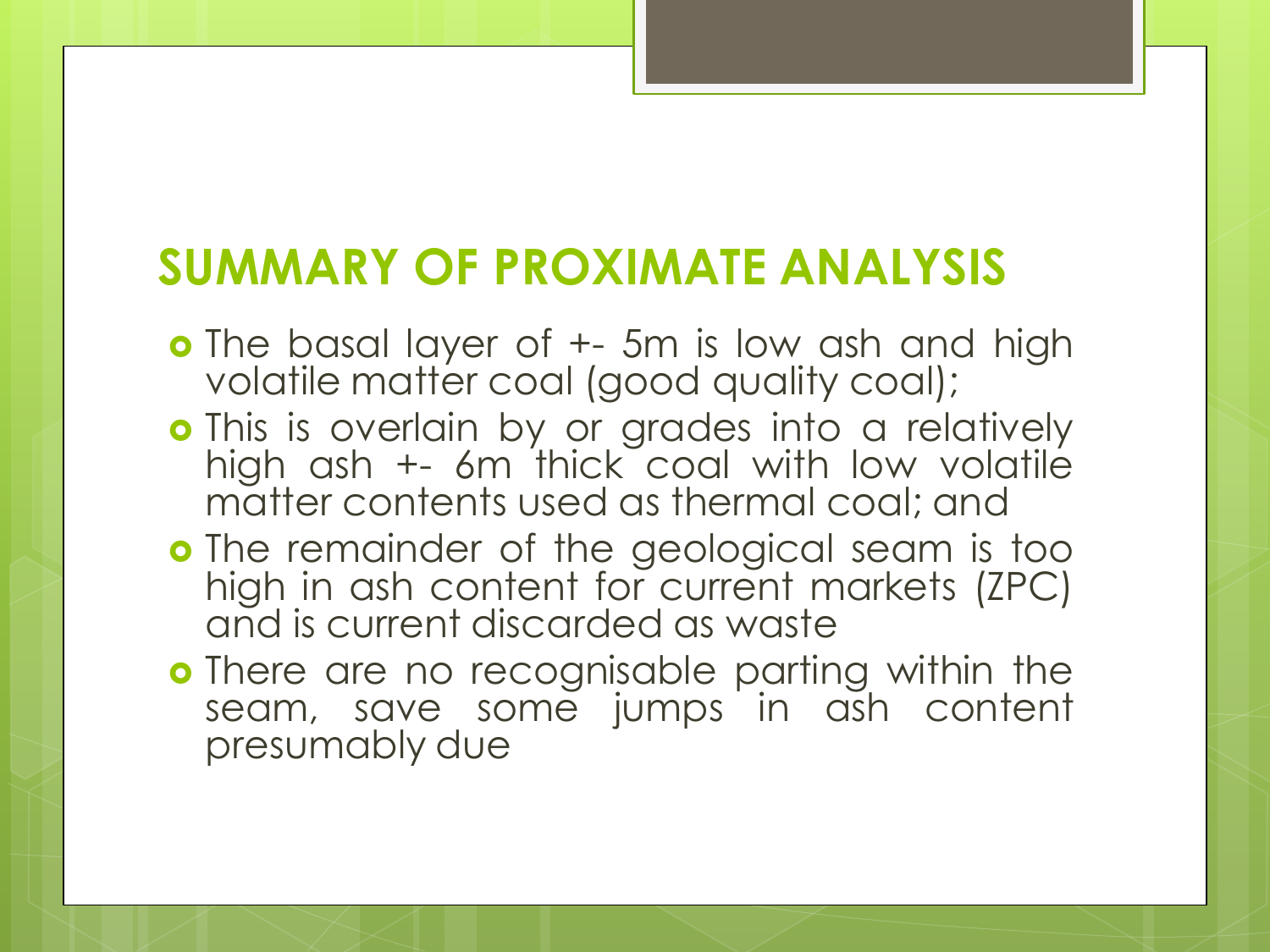#### **VERTICAL VARIATION OF MACERALS (O.C C1 & C2)**



Channel 2

**Channel 1**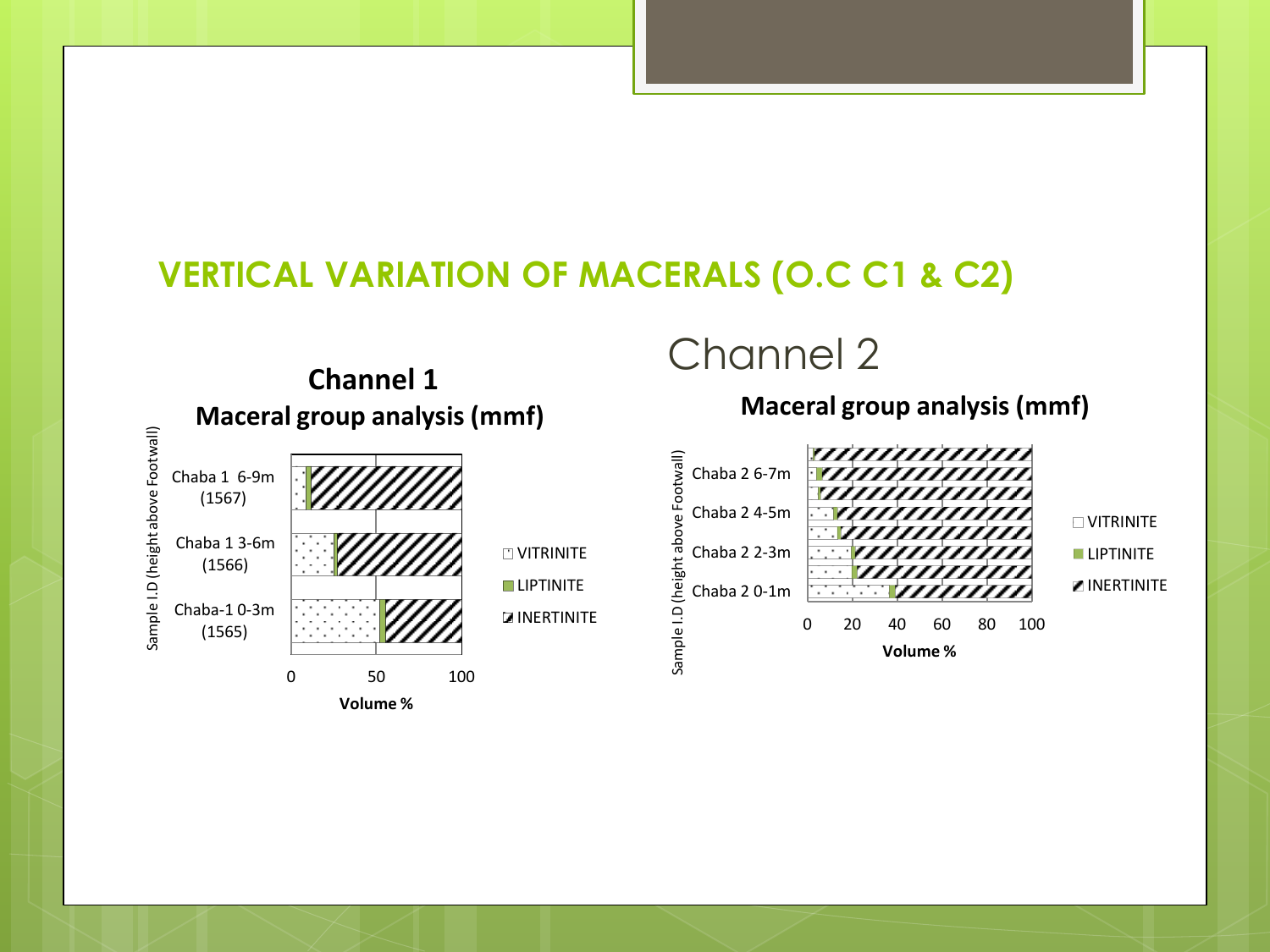#### **MACERAL GROUP ANALYSIS FOR U/G COAL**

#### **3ME Maceral group analysis (mmf)**

Footwall) **Sample I.D (height above Footwall)** sample I.D (height above



**3MS**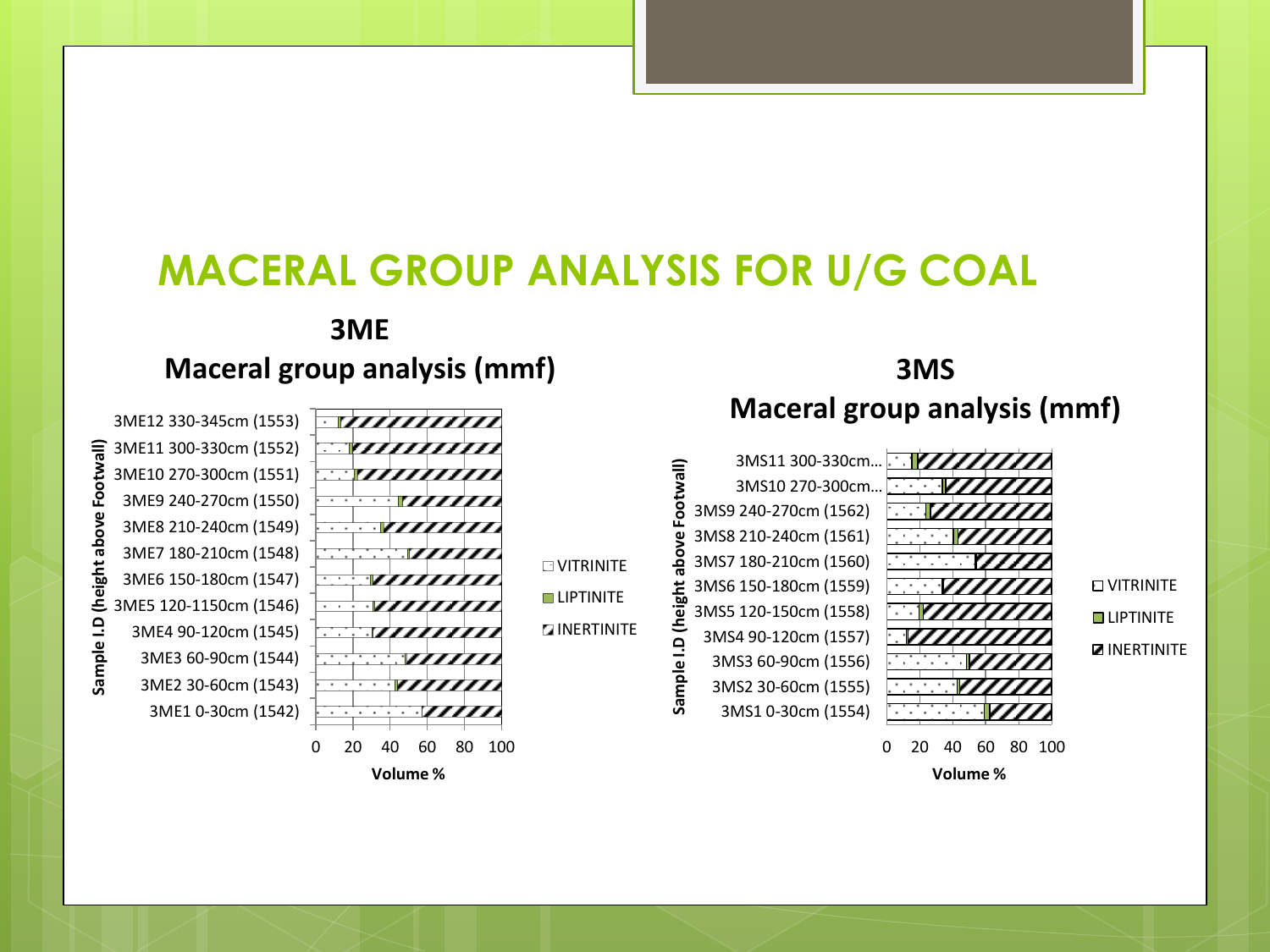### **SUMMARY OF MACERAL ANALYSIS RESULTS**

**D** For Chaba:

- Channel 1 Basal 3m vitrinite dominant (i.e., coal should coke) and the rest inertinite dominate (i.e., noncoking); and
- Channel 2 Basal 1m vitrinite dominant, and rest is non coking.
- **u** Underground Mine:
- Cyclic but basal 2.5m vitrinite constitutes approximately 50% of the maceral component.
- Basal 0.30m vitrinite constitutes some 60%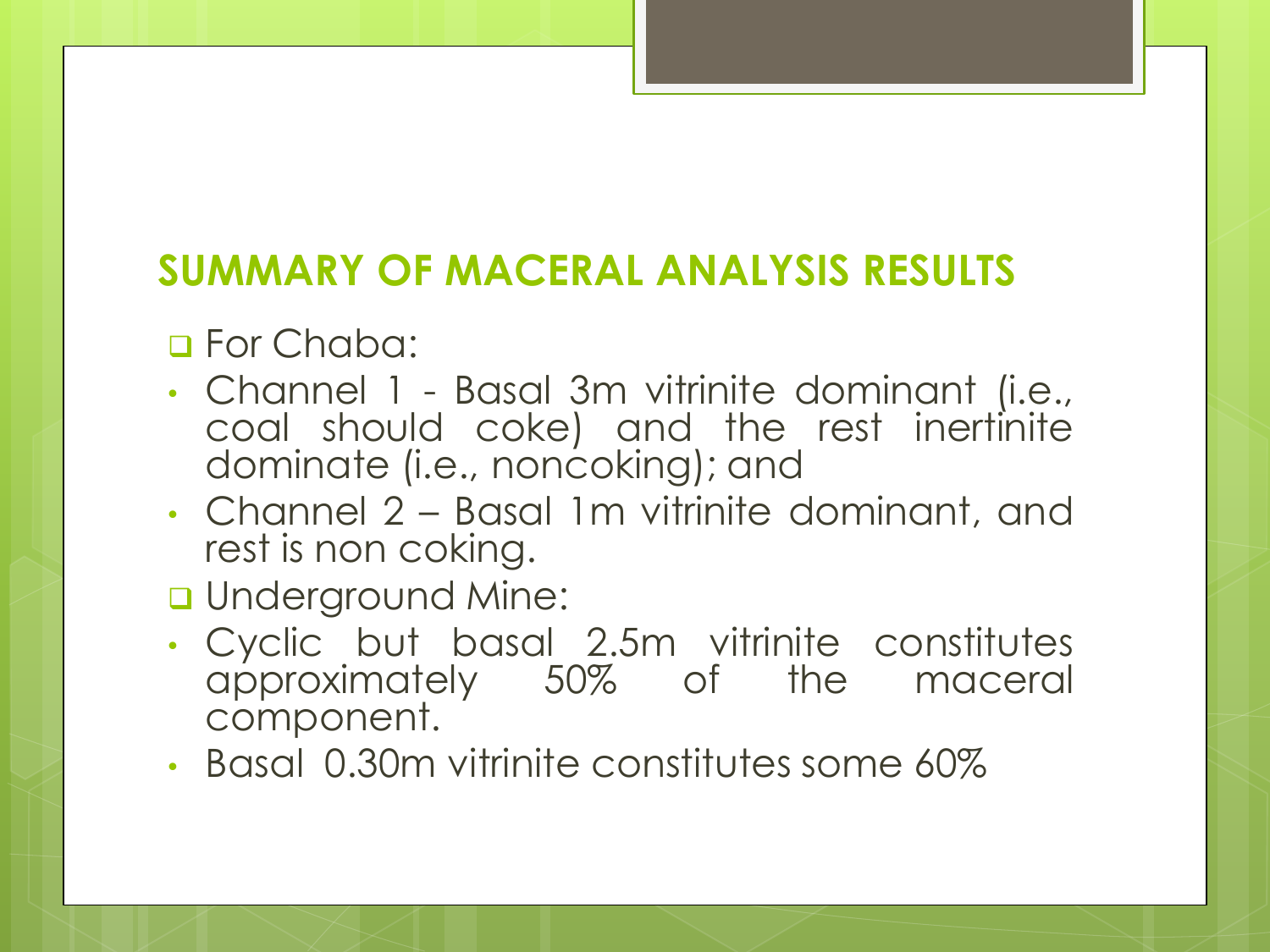#### **SUGGESTED DEPOSITIONAL ENVIRONMENT OF THE SEAM**

- o The development of a huge depression or basin is a pre-requisite for the accumulation and preservation of the plant remains. This was satisfied by the development of Mid-Zambezi Basin;
- **o** The basin was subsequently occupied by a giant freshwater lake and along the shoreline of the lake developed wet peat swamps;
- o It was in one of such peat swamp that the Hwange Coal Seam was developed from luxurious vegetation which included the giant Glossopteris-Gangamopteris vegetation flourished.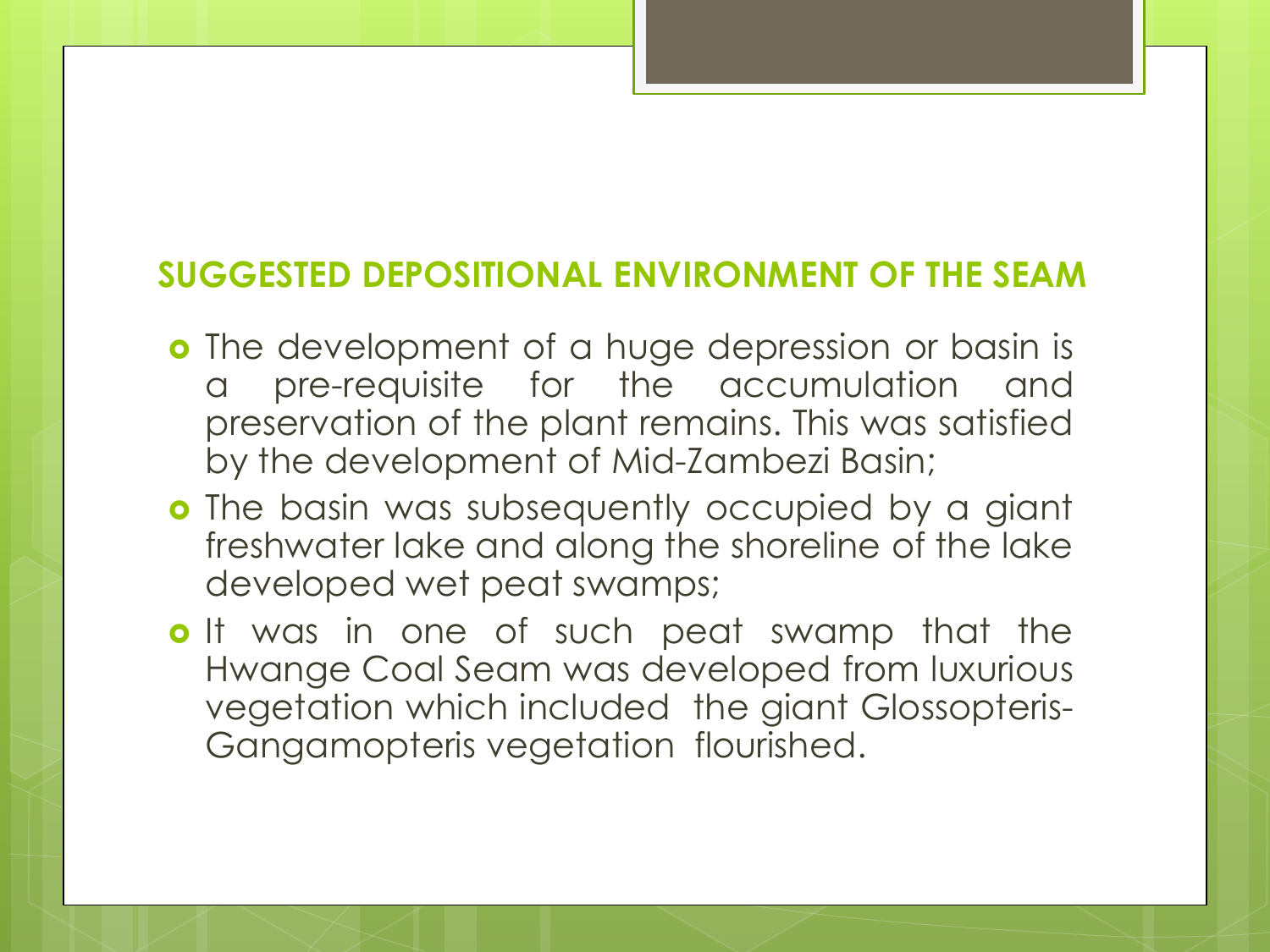#### **SUGGESTED DEPOSITIONAL ENVIRONMENT OF THE SEAM (Cont.)**

- **o** From the maceral development and proximate analyses obtained:
- The low ash, vitrinite-rich basal horizon of the Hwange Main Seam represents an initial wet forest swamp characterised by a high-water table;

 A gradual fall in the water table exposed the later accumulating vegetative matter to increasing oxidation and decomposition, indicating an increasingly dry forest swamp environment with the greater influx of mineral matter by water and/or wind; and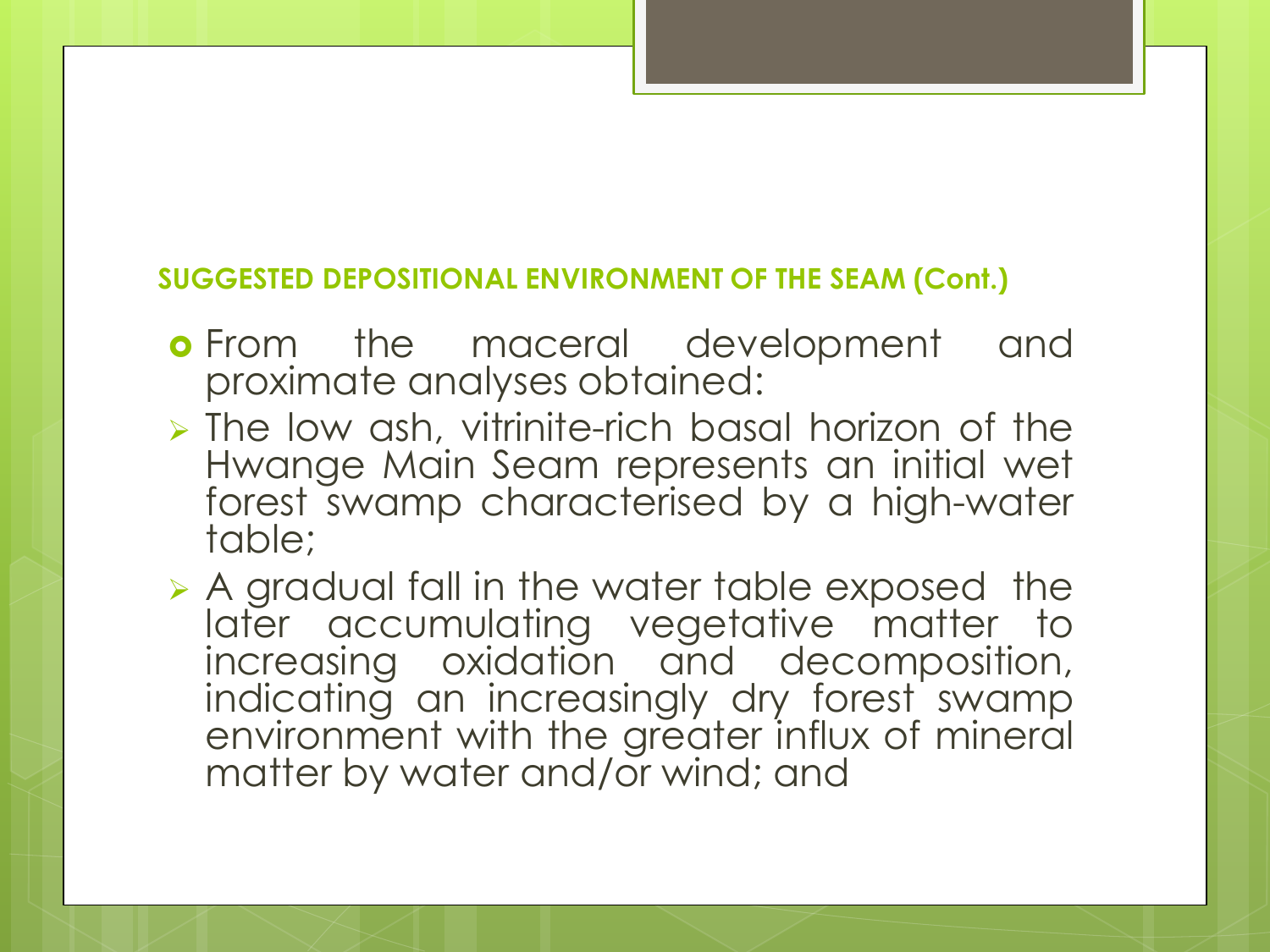#### **SUGGESTED DEPOSITIONAL ENVIRONMENT OF THE SEAM (Cont.)**

> This was followed by drowning of the shoreline either by higher subsidence of the ground or a rise of the lake water due lake water due to transgression.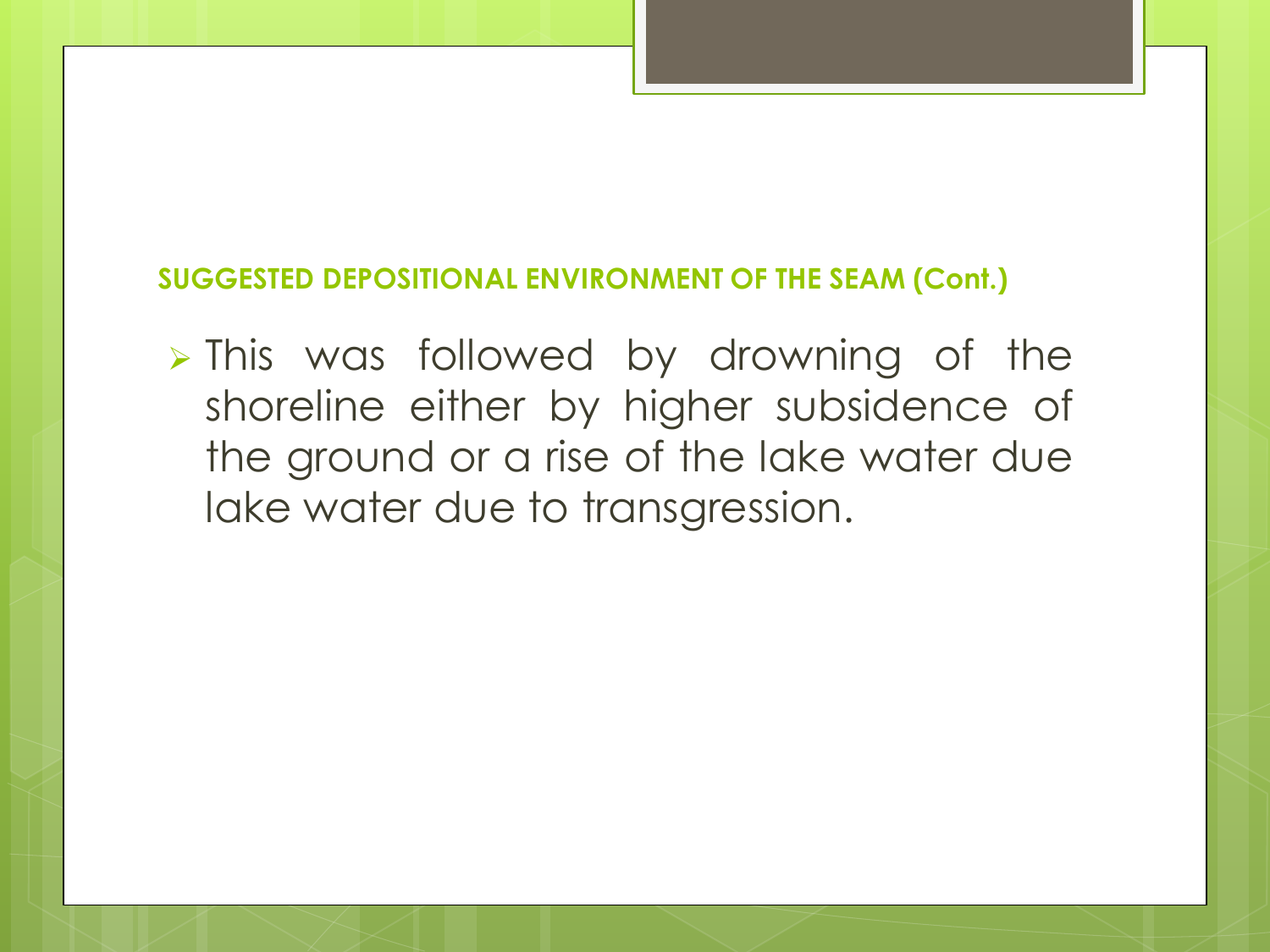# **CONCLUSION**

- o In conclusion, the depositional environment at the time the Hwange Coal was formed commenced as a wet forest swamp with a high water table; and
- **o** This gave way to a dry forest as the water table dropped; and
- **o** Subsidence/ transgression drowned the shoreline.